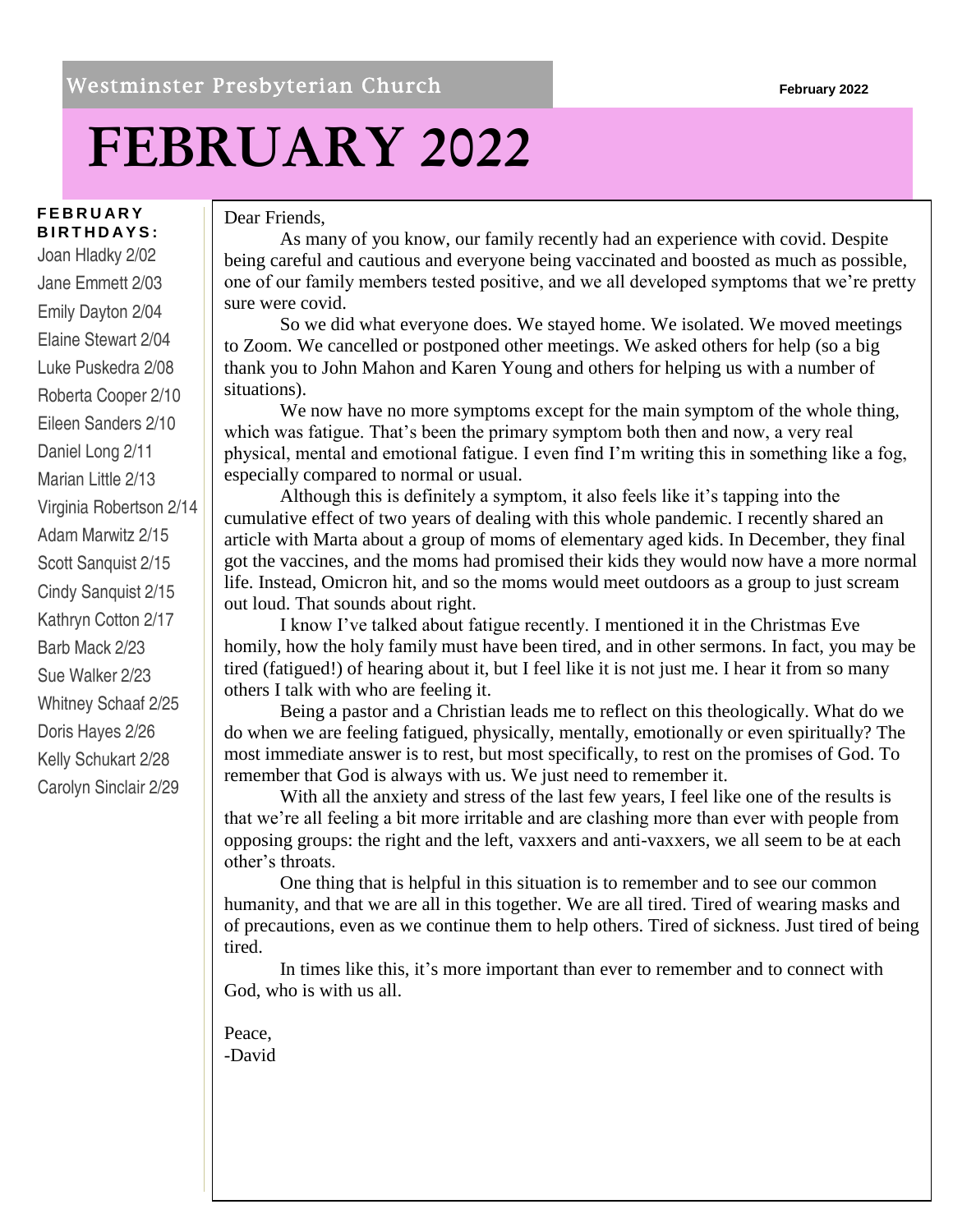$\overline{a}$ 



tacklehunger.org **Sunday February 13, 2022 is Souper Bowl Sunday which means our YOUTH & KID'S GROUPS will be collecting canned soups and nonperishable food along with monetary donations. All donations will be donated to: FOOD FOR LANE COUNTY**

**HEADS-UP ON A SPRING ADULT CLASS:** Jack Maddex will lead an inperson Adult Sunday class (Mar. 6-May 1) on **THE CHURCH STRUGGLE IN NAZI GERMANY**. You probably know something about that part of history, including Martin Niemoeller and Dietrich Bonhoeffer. This is a time to learn more of what it was about, what happened in it, and questions it raises for us now in our lives as Christians. Class materials will be available about Feb. 27; please email the church office if you want to join this class by the end of February.

## UNDERSTANDING PER CAPITA And Why It Is Important

Each member of the Presbyterian Church is expected to pay per capita every year. This year the amount is \$39.00 per member. Per capita doesn't just "go to the bureaucracy." It fuels the machinery of doing church the Presbyterian way. This is quite different from independent congregational or bishop-based systems. The \$39.00 funds presbytery (\$24.82), synod (\$5.20), and General Assembly (\$8.98). These groups provide the support needed by congregations in crisis. They provide assistance filling pastor vacancies, mediating congregational disputes, ensuring doctrinal correctness and uniformity, and providing pastoral and congregational support. By funding these portions of the Presbyterian church, per capita provides the wherewithal for the ecclesiastical democracy of the priesthood of all believers to run smoothly.

The theological and biblical support for per capita is 1 Corinthians 12:18. It is the connective tissue in the body imagery of the Apostle Paul - "But in fact God has placed the parts in the body, every one of them, just as God wanted them to be." I.e., all parts of the church are part of one body. Being a connectional church takes both the contribution of gifts to per capita and the work of pastors and elders who together advise, guide, and govern our General Assembly, synods, and presbyteries.

Congregations worship, teach church school, sing in the choir, marry, and bury. We advocate for justice. But without the support per capital provides for the parts of the Presbyterian church that undergirds the way we do church, congregations would find it difficult to thrive. You should look forward to paying per capita to ensure the continuation of the church you have chosen. You may pay per capita by credit card, direct deposit, check, or cash. Simply note on the contribution it is for per capita.

Stewardship and Personnel Gwen Childs and Lee Kersten



**Breakdown: General Assembly \$ 8.98, Synod of the Pacific \$ 5.20, Presbytery of the Cascades \$24.82. Total \$39.00**

**For those of you unfamiliar with the reasons for per capita giving, here is a helpful link: https://oga.pcusa.org/section/departments/per-capita/**

 **If you are planning to make a per capita payment, you can make a check out to: Westminster Presbyterian Church for \$39.00, and in the memo line, put "per capita giving". Please do not combine with other checks.**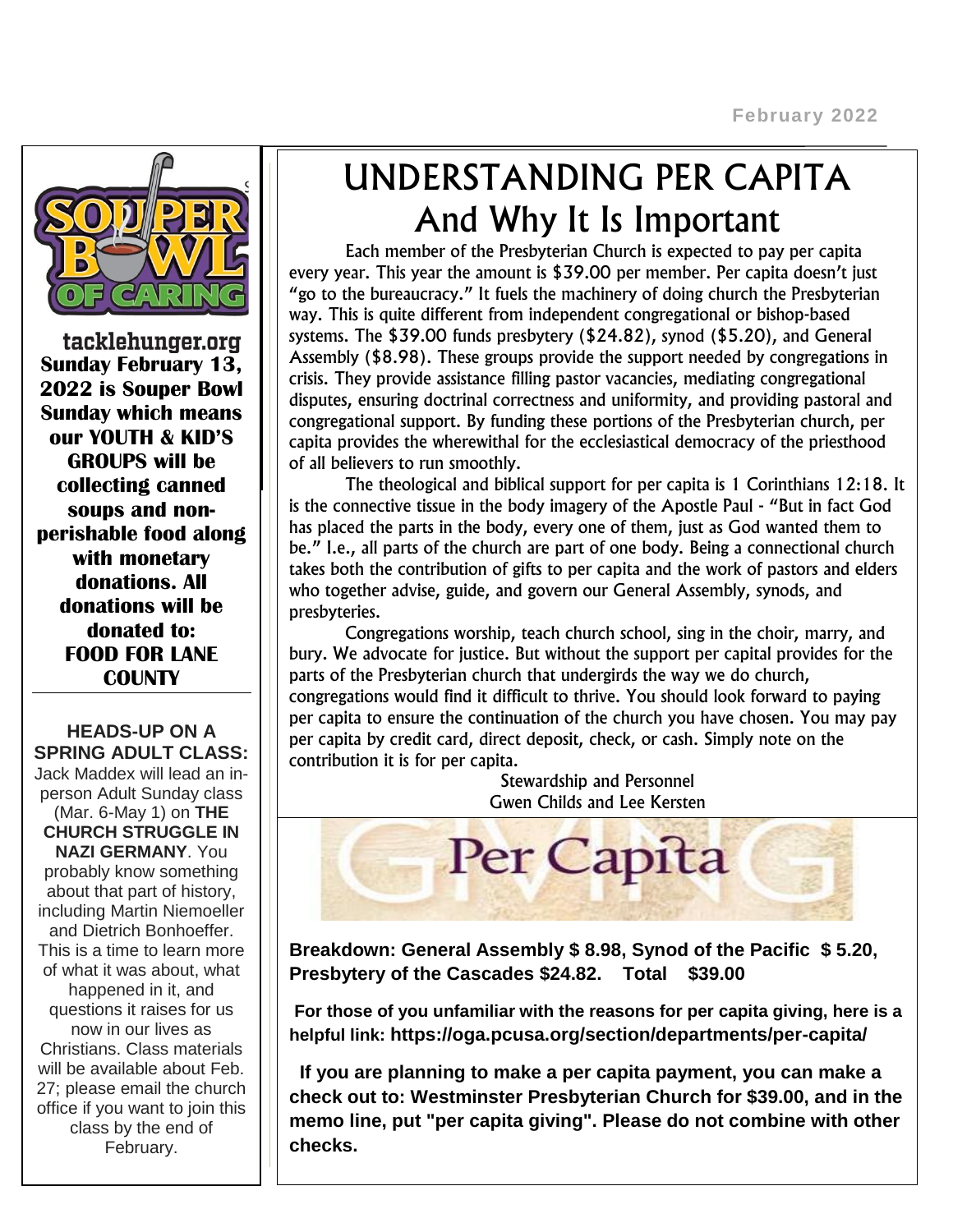### **Caring for Creation, Caring for "the Least of These"**

**Have you noticed snow drops, hellebores, and green tips of daffodils coming up in your garden yet? God's continuing creation goes on, even in winter, in weather only seagulls and steelhead can appreciate! Love of earth's beauty and fertility runs deep in our faith, as we read in scripture. In the Revelation we read that God's work in the world is to "make all things new" (21:5), to bring about a new creation that doesn't destroy the old but transforms it, renews it. (Dr. William P. Brown, Columbia Theological Seminary). Matthew's gospel calls us to care for "the least of these," (25:40, 45) in all their diversity, whose well-being so depends on a healthy ecosystem.**

**Presbyterians, back in the 1960s, began leading the way in recognizing climate challenges and developing an environmental theology, ways of talking about God that embrace God's love for all of creation. As Christians, we're called to act out of love of God and others, rather than fear.**

**Presbyterians for Earth Care are proposing an "overture" for this year's general assembly in June. This proposal calls for a faithful response to the problems of climate change as it most affects those most vulnerable to pollution and in floods, storms, and fires.**

**PEC is a grassroots organization. They hope all PCUSA congregations and presbyteries will read this proposal and discuss it. Are you interested? Email Karen Keady, keady8709@comcast.net.**

**You can see the overture and learn more about Presbyterians for Earth Care here: [https://presbyearthcare.org](https://presbyearthcare.org/)**



### **John Mahon's Adult Bible Study: JOHN ON JOHN**

**The Gospel of John will be the focus of a Bible study taught by John Mahon beginning January 9th after worship on Sunday during January and February. John is both the simplest and most complex of all the gospels. Simple, because it is written in common Dick and Jane Greek. Seminarians love to translate this book in the New Testament. Complex, because the ideas and concepts in this gospel stretch the mind. Unlike the other gospels it does more than tell the story of Jesus. it presents the living Christ to all who read it, believers and unbelievers alike. It is the favorite gospel of both evangelists and scholars. A study guide is available and can be emailed to any who are interested.**

**Class Schedule:**

**Feb. 6 – The Man born blind Jn. 9 Feb. 13 – Washing the disciples feet Jn. 13 Feb. 20 - The Farewell Discourse and the Prayer of Jesus Jn. 13:31f; 17 Feb. 27 – The Resurrection Appearances Jn. 20**